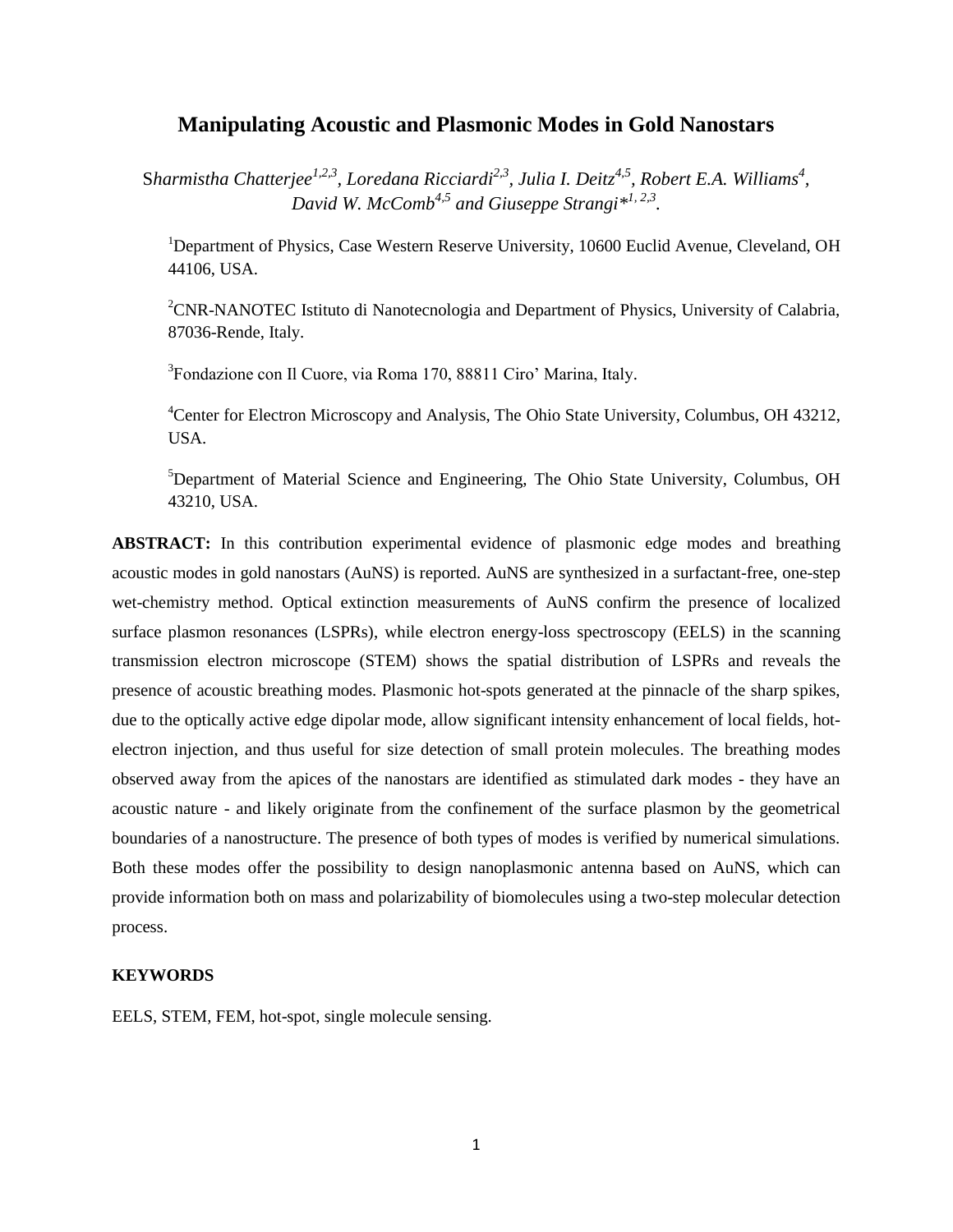#### **1. INTRODUCTION**

Label-free detection of protein molecule in their natural state at ultralow concentration is considered as holy-grail in biomedical research.<sup>[1]</sup> But, because of the acutely small size ( $<$  3 nm) of single protein molecules, their detection becomes exceptionally challenging.<sup>[2]</sup> One method to deal with this problem is to use the well-known localized surface plasmon effect of noble metal nanoparticles (NPs) which has been used for a wide variety of applications<sup>[3-7]</sup> including sensing,<sup>[8-10]</sup> imaging,<sup>[11]</sup> surface enhanced Raman spectroscopy (SERS),<sup>[12-13]</sup> quantum technologies and miniaturized photonic circuits.<sup>[14-15]</sup> Localized surface plasmon resonance (LSPR) of noble metal NPs can be tuned by changing their size, shape, material and the surrounding dielectric matrix.<sup>[16-17]</sup> NPs with sharp corners like nanotriangle,<sup>[18]</sup> nanocubes,<sup>[19-20]</sup> nanorods,<sup>[21-22]</sup> nanostars,<sup>[23-26]</sup> or octahedral nanoparticles,<sup>[27-28]</sup> are capable to confine light over ultra-small regions tightly because of the lightning rod effect along with the plasmonic resonance effect, resulting a higher electromagnetic energy concentration and thus a higher electric field intensity at their hot-spots compared to the non-spiky NPs.<sup>[29-31]</sup> Thus spiky gold nanoparticles are ideal for plasmonic sensing because of their biocompatibility, tunability and the large field enhancement at their hotspot. A small change in the surrounding dielectric media after the adsorption of protein molecule at the hot-spot results in shift of the NPs LSPR and thus helps to detect the presence of biomolecules. This opens new opportunities for design of next generation nano-devices for sensing applications.

Surface plasmons confined within the geometrical boundaries of flat nanoparticles gives rise to radially symmetric plasmonic breathing modes.<sup>[32-33]</sup> A flat metal NP not only has edge modes<sup>[34]</sup> (dipolar, quadrupolar and higher order multipolar modes) because of LSPR, but also supports film modes. Breathing modes are dark modes that cannot be detected by photons as their net dipole moment is zero. However such modes can be detected by inelastic electron scattering in electron energy-loss spectroscopy as the electron wavelength is much smaller than the nanoparticle size.<sup>[35-36]</sup> The breathing modes are very important for near field coupling effects as they have a very high optical mode density. Several groups have investigated breathing modes of different metal nanostructures such as nanodisk,  $[32,35,37]$ nanoplates,<sup>[36]</sup> core-shell nanoparticles,<sup>[38-39]</sup> nanotriangles,<sup>[40]</sup> nanowires,<sup>[41-42]</sup> nanosphere-nanodisk trimers,<sup>[43]</sup> metal oligomers,<sup>[44]</sup> graphene nanoellipses<sup>[45]</sup> but breathing modes of AuNSs have never been reported before.

AuNSs, because of having several polarization insensitive hot-spots generated after the interaction of light, at the tip of the spikes randomly distributed over their core, are more advantageous than the other spiked nanoantennas like nanoellipsoides and nanorods  $[46-51]$  which have same capability to concentrate light like nanostars. AuNSs which are well known for their biomedical applications due to their low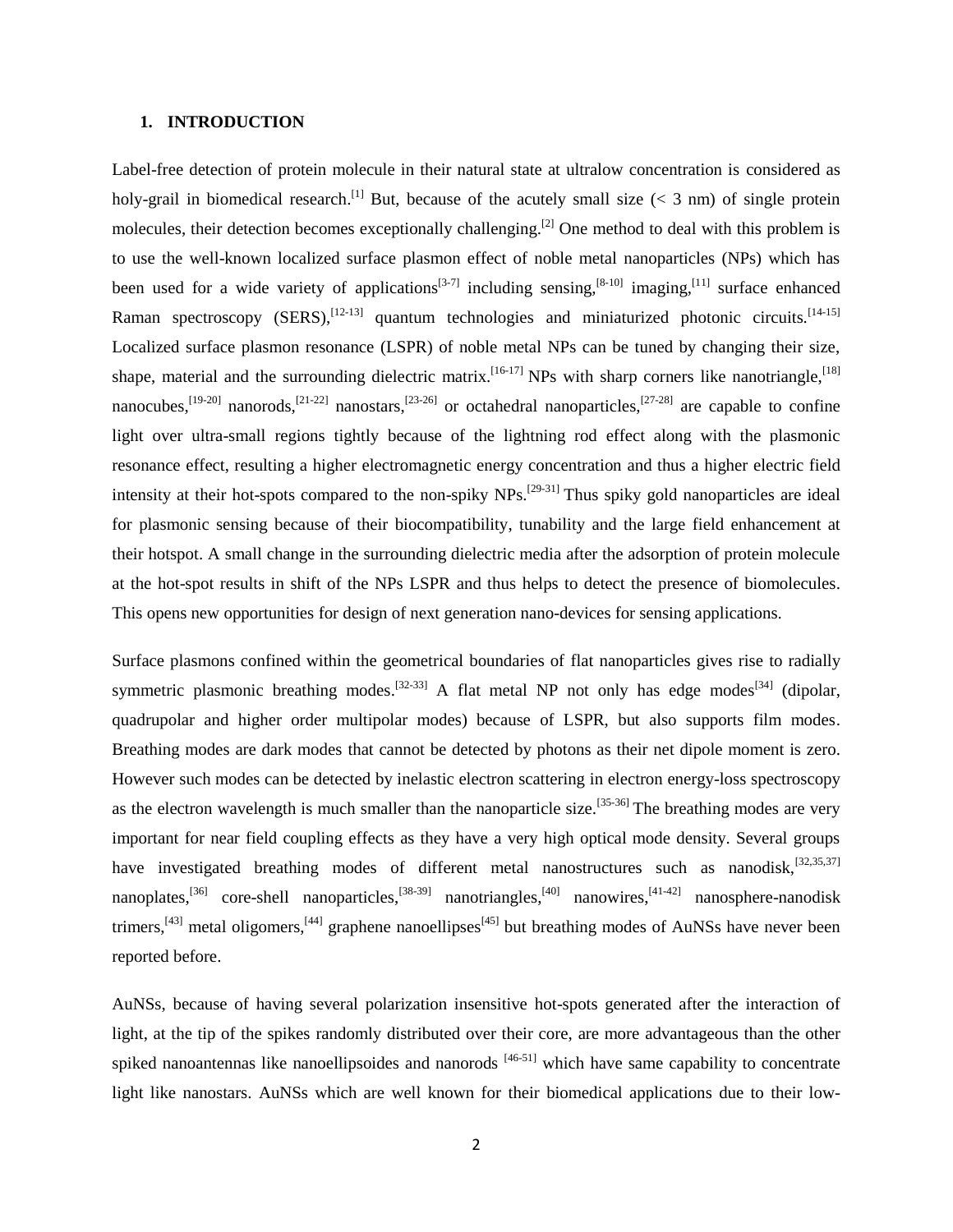toxicity, biocompatibility, high tunability and high electric field intensity enhancement at their hot-spots <sup>[46-49]</sup> have been synthesized using nano-chemistry strategies, including environmentally sensitive, "green" synthesis route  $^{[52-58]}$  and surfactant-free route. Here, for our study we have synthesized these highly tunable, stable, efficient AuNSs using a low-cost, simple, one-step (seedless), surfactant-free, high-yield wet chemistry method.<sup>[59]</sup>

In this contribution we report experimental evidence of both the plasmonic edge modes and breathing acoustic modes in AuNS. Results from optical and electron spectroscopy characterization of these highly stable nanoparticles (stability>5 months in aqueous solution) are reported. Optical characterization provided integrated information regarding the collective behaviour of AuNSs in aqueous suspension while electron energy-loss spectroscopy (EELS), done in the scanning transmission electron microscope (FEI Titan<sup>3</sup> G2 STEM) provide local plasmonic response of a single AuNS with high spatial resolution. Several groups have investigated plasmonic nanostructures including AuNS via EELS,<sup>[60-74]</sup> but this highresolution, low-loss EELS investigations in AuNS have shown the presence of regular edge plasmon modes along with radial breathing modes, irrespective of the spike length.

This study is also supported by extensive theoretical investigations. The effect of tip displacement in response to excitation of the breathing modes has been calculated using the structural mechanics model of Comsol 5.4 which is based on Finite Element Method. The maximum intensity enhancement of single AuNS antenna has been calculated using the Radio Frequency (RF) module of Comsol 5.4. All these results indicate the possibility of creating a device based on the acousto-plasmonic AuNS antenna which will be useful for two-step clinical diagnostics.

# **2. RESULTS AND DISCUSSION**

Gold nanostars are synthesized using one-step (without seed) surfactant-free wet chemistry method as described elsewhere.<sup>[59]</sup> The method is briefly written in the experimental section. Figure 1(a) shows a typical higher magnification TEM image of a gold nanoparticle while Figure 1(b) shows a lower magnification TEM image where almost all the nanoparticles have at least one spike in their surface, confirming the relatively high yield of the synthesis method. X-ray energy dispersive spectroscopy (XEDS) of the synthesized AuNS confirms the presence of Au in the nanostars. (Figure **S1).**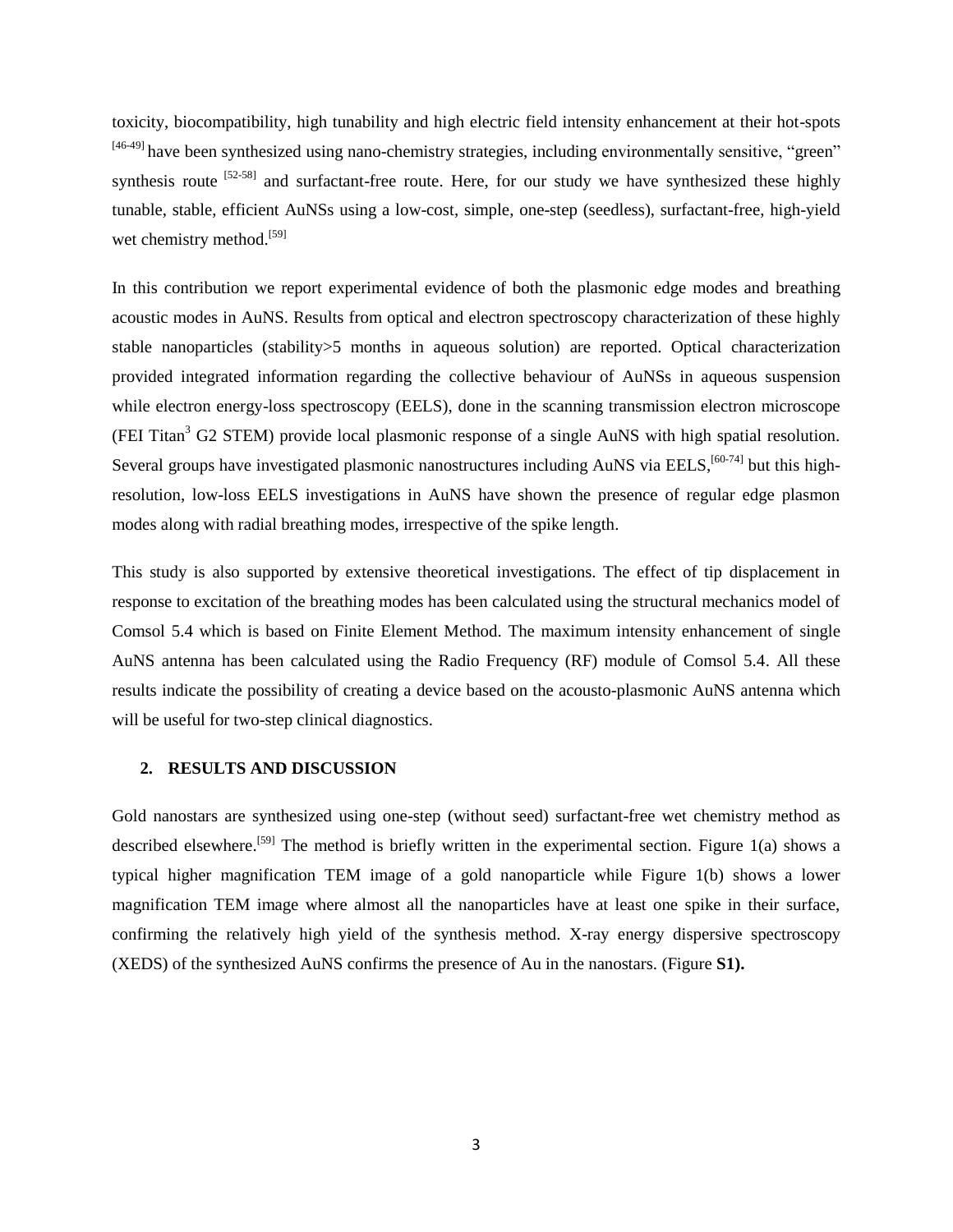

Figure 1. (a) A higher magnification TEM image of a randomly selected gold nanoparticle is shown. (b) A lower magnification TEM image is shown here which is representative of almost all the nanoparticles observed.

Figure 2(a) shows a comparative study between the normalized experimental extinction spectra of the stable AuNS solution collected using a Perkin Elmer Lambda 900 spectrophotometer and the corresponding theoretical investigations. Notably, in the experimental extinction spectra two major modes can be seen. The histogram for spike lengths of synthesized AuNS is shown in Figure 2(b). The average spike length (ASL) of the nanostars was measured and averaged from TEM images of nearly 100 AuNS nanoparticles and found to measure 70 nm while the average diameter of the core measured almost 60 nm. The tip radius of the AuNS spike is varied here from 5 nm to 1 nm depending on the spike length. From the histogram in Figure 2(b) one may observe that the AuNS with an ASL of 70 nm are dominant in solution. AuNS with large spike length (LSL) of 90 nm are the second most dominant type of nanostar in the solution. The histogram found in Figure 2(b), helps support the origin of the two peaks observed in the experimental extinction spectra. Complementary, Finite Element Method (FEM) simulations were performed using Comsol 5.4 for the AuNS with ASL of 70 nm and LSL of 90 nm and having the same core diameter (60 nm), permitting for determination of extinction characteristics. The red and blue curve, shown in Figure 2(a), represent the theoretically calculated normalized extinction spectra for AuNS of spike length 70 nm and 90 nm, the convolution of which gives the resultant theoretical extinction spectra of the AuNS solution. From this figure we can conclude that the resultant theoretical extinction characteristics match well with the experimental one and thus confirming our hypothesis.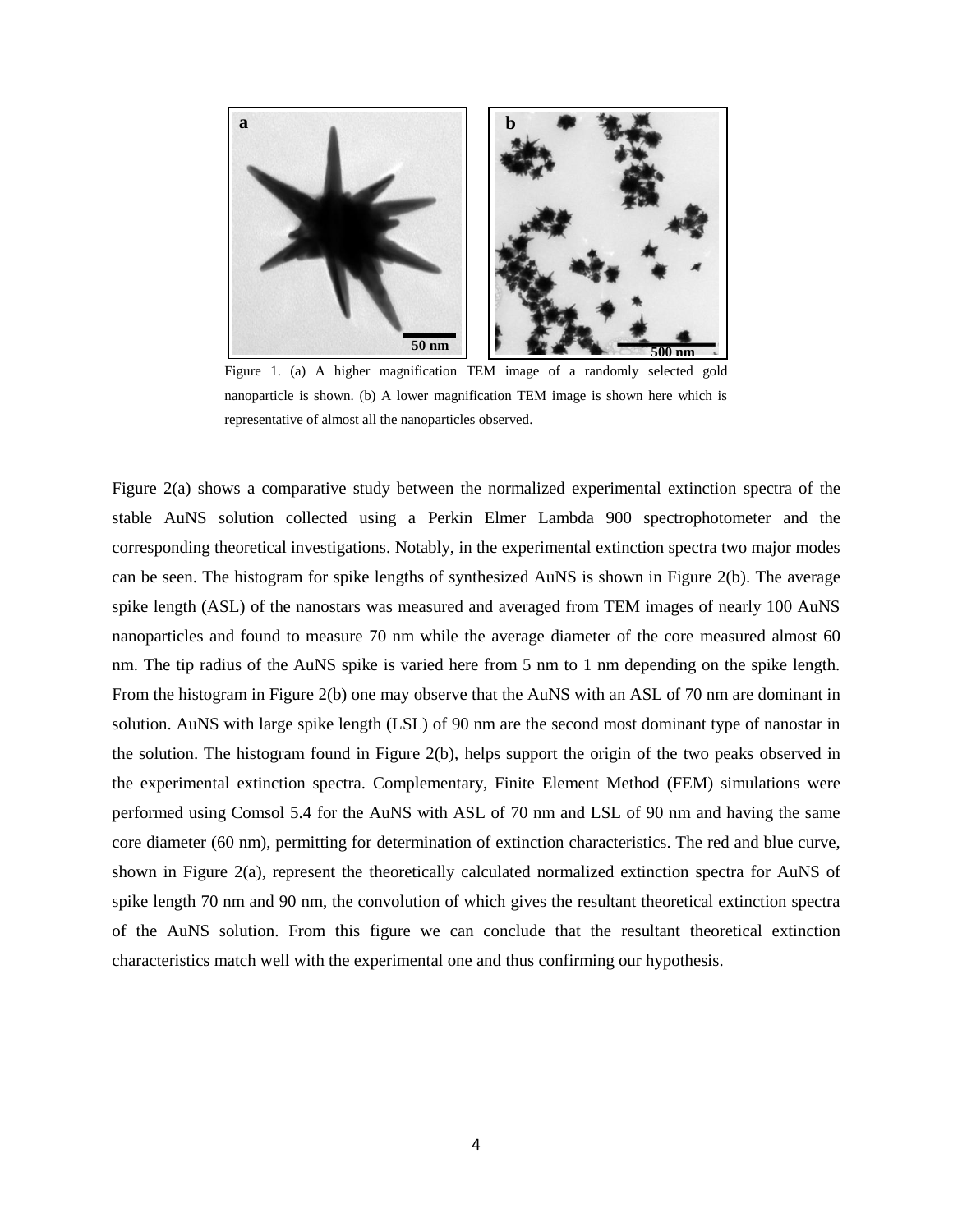

Figure 2. (a) Comparison of normalized experimental extinction spectrum of synthesized AuNS solution and the relevant theoretical investigation done on the extinction property of AuNS of two different spike lengths. Large spike length (LSL) and average spike length (ASL) is taken based on the collected TEM information. (b) Histogram of the spike lengths of synthesized AuNS is shown based on the collected TEM images of nearly 100 NPs.

Although optical and computational studies of AuNS dissolved in aqueous solution provided integrated information about the ensemble behaviour of AuNSs, STEM-EELS measurements revealed localized information about the plasmonic field distribution and resonances for different locations across a single nanostructure. Figure 3 illustrates the EELS analysis for synthesized AuNS with LSL. EELS experiments allowed mapping of plasmon edge modes in AuNS and also the excitation and observation of optically dark radial breathing modes. The STEM-HAADF (High Angle Annular Dark Field) image of an AuNS with LSL which was used for EELS analysis is shown in figure  $3(a)$ . The regions from which the EELS spectra were mapped and acquired are indicated by the colorized boxes on the STEM image. Figure 3(b) and 3(c) show the EELS spectra taken at the nanostar core and the nanostar spike. Figure 3(b) shows a peak at 2.2 eV, and it corresponds to the core mode of the AuNS as confirmed by the FEM simulation (**S2**), which shows LSPR at 550 nm (2.2 eV) for a gold core of 60 nm. The strongest mode observed, at the pinnacle of the AuNS spike, was 1.17eV, corresponding with one extinction peak from the UV-Vis-NIR spectra. FEM simulations carried out on similar type of AuNS, having a 88 nm spike length and 60 nm core, support that the LSPR is expected at 1060 nm (1.17 eV) and thereby confirm the dipolar (bright) edge mode nature at the pinnacle (see Figure **S3**).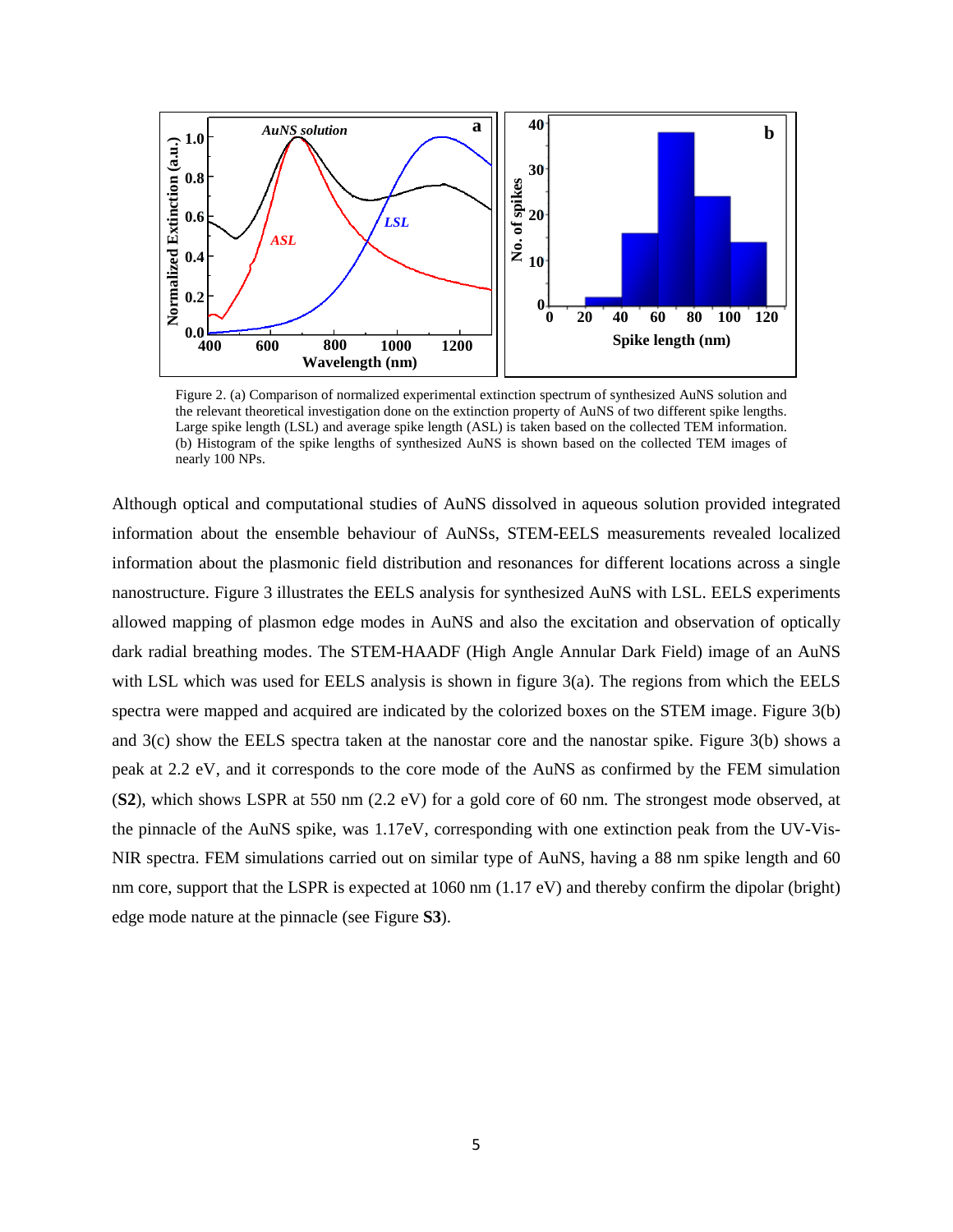

Figure 3. EELS characterization of AuNS of LSL: (a) AuNS with relative areas of investigation indicated by different colored boxes. (b) EELS spectra of AuNS core. (c) EELS spectra of different regions of the AuNS spike.

The EELS intensity maps for 1.2 eV and 1.8 eV, shown in Figure 4(b), (c), confirms the non-plasmonic



Figure 4. EELS Intensity maps of different dominant modes in spike of AuNS with LSL: (a) AuNS with relative areas of investigation indicated by different colored boxes. (b) EELS Intensity maps of major plasmonic modes, 1.2 eV and 1.8 eV, located at the AuNS spike.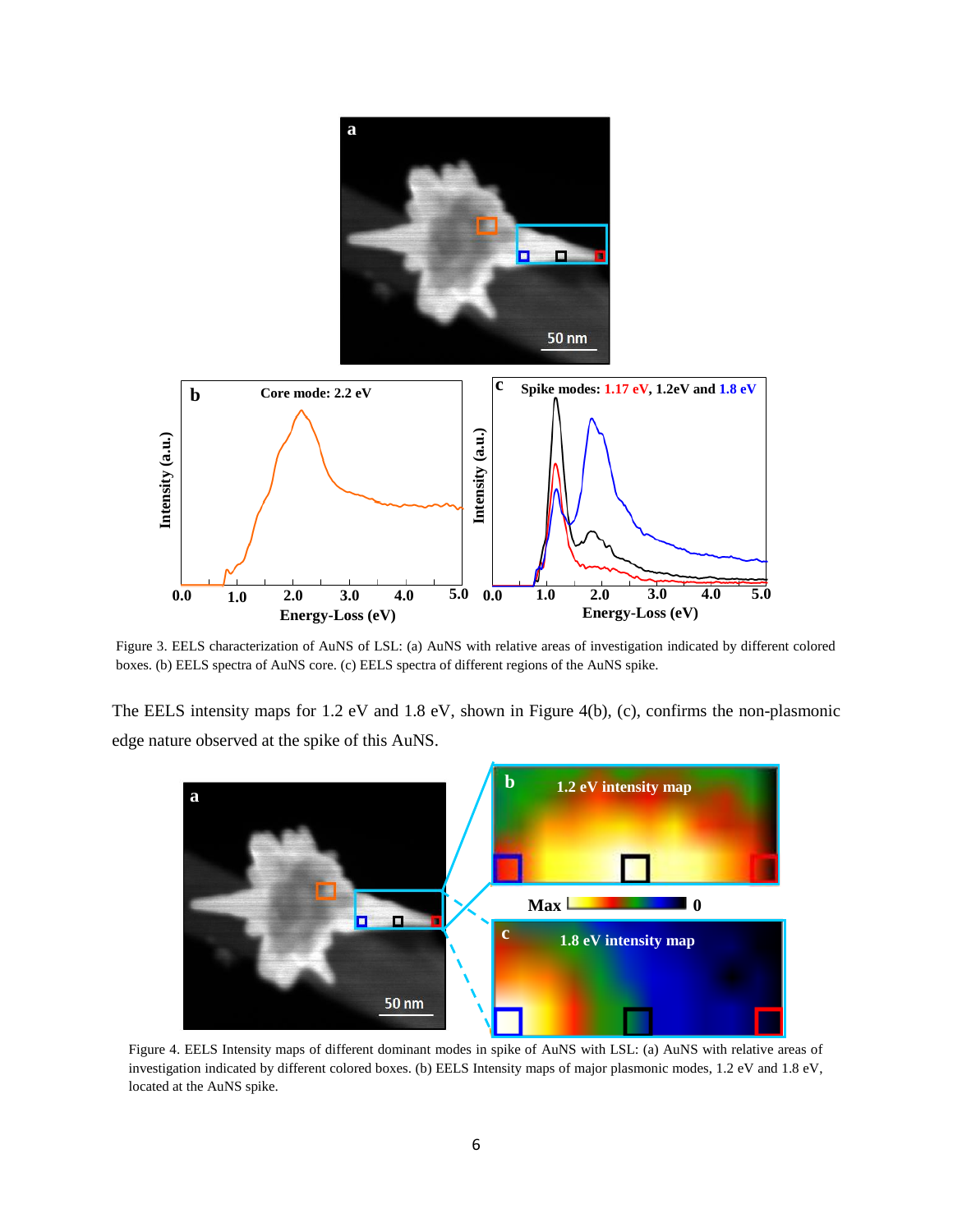During STEM-EELS mapping, a 1.2 eV mode (Figure 4(b)) was excited and observed in the central region of the spike. This mode shows a very different spatial and intensity distribution with respect to the edge mode. In addition, further away from the pinnacle, a similarly structured mode was observed at 1.8 eV. The comparison of the optical and EELS spectra of several nanostar spikes (small and large spike length) shows that the modes in the body of the spike are dark modes, since they cannot be excited by light and they are not observed in the optical spectra. To further confirm their non-plasmonic edge mode character a computational study was performed using FEM based Comsol 5.4 by analysing the mode shape at each mode frequency. Comsol simulations confirmed that the 1.2 eV mode possess all the features of a radial breathing mode (Figure 6) and it does not present the characteristic spatial distribution of plasmonic edge modes (dipolar, quadrupolar and higher order modes). However, the EELS maps were taken by exciting the entire AuNS with a defocused electron beam; unlike the spectra of Figure 3 taken by spectrum imaging (SI) with a sub-nm electron probe. EELS intensity maps at 1.2 eV and 1.8 eV, show clearly the mode localization away from the AuNS tip.



Figure 5. EELS of AuNS of short spike length: (a) AuNS image with relative areas of investigation (coloured boxes). (b) Intensity maps of major plasmonic modes at 1.5 eV and 1.6 eV located at the AuNS spike. (c) EELS spectra of different regions of the AuNS spike. The dominant mode at the pinnacle of the spike is 1.6eV. 1.6 eV EELS intensity map of Figure 4(b) confirms its edge mode nature by observing a maximum intensity at the tip of the spike (green box area). Whereas, the 1.5 eV mode, which is dominant at the body of the spike (blue box region) confirms its non-plasmonic nature.

The presence of radial breathing modes and dipolar edge mode is more evident for short spike than for long spike AuNS, because of its larger interaction volume. The details about the EELS analysis of the AuNS with small spike length (SSL) are shown above (Figure 5) and the relevant numerical results are given in Figure 6.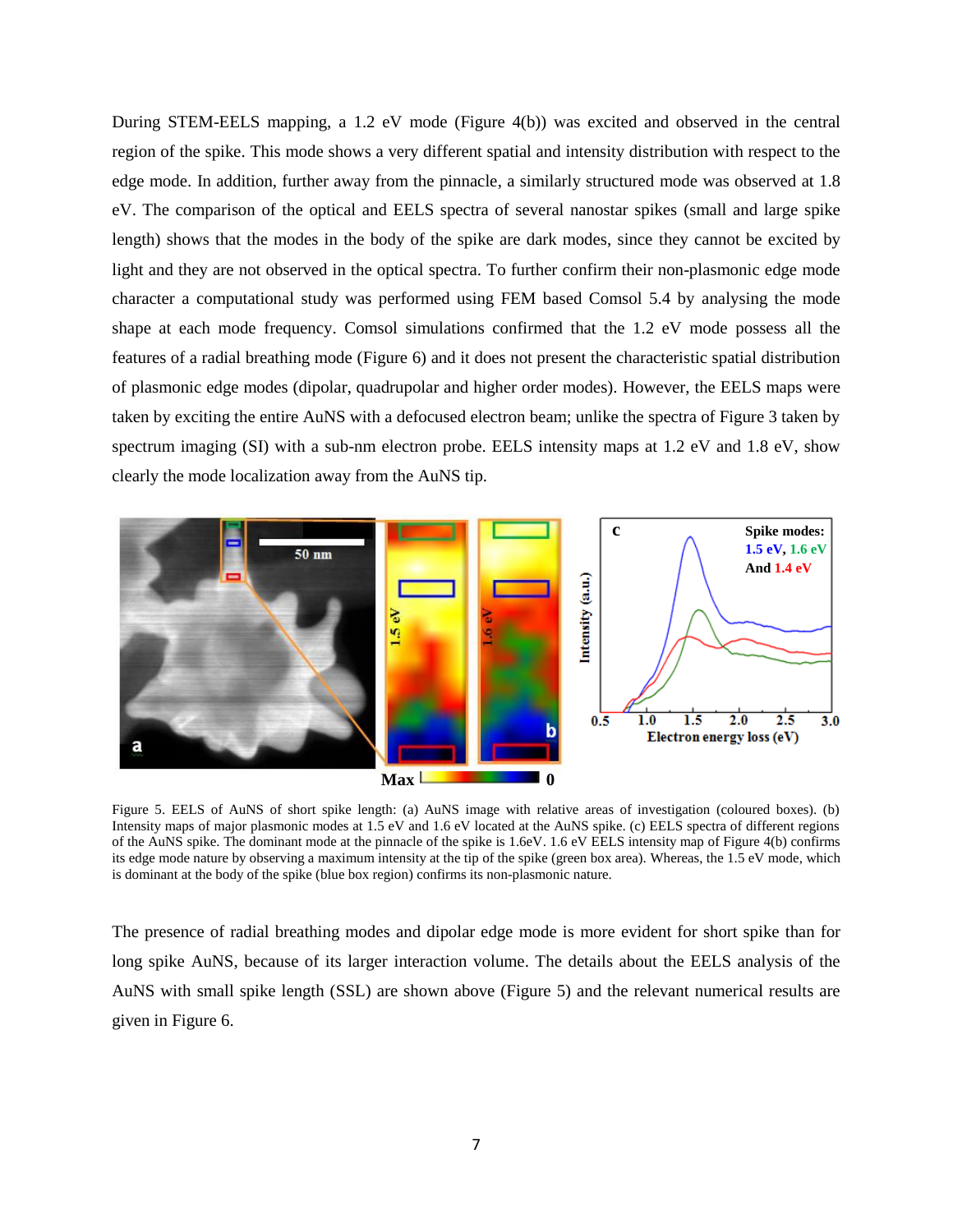

**Figure 6.** (a) Single AuNS with small spike length (SSL) is shown here. The zoomed portion of the black box shows different response at different modes and thus is useful theoretically to predict the nature of the mode (either plasmonic edge mode or radial breathing mode). **(**b) Behaviour of single AuNS with SSL at 1.6 eV. (c) Behaviour of single AuNS with SSL at 1.5 eV. (d) Single AuNS with LSL is shown. The zoomed portion of the black box shows different response at different modes. **(**e) Behaviour of single AuNS with LSL at 1.17 eV. (f) Behaviour of single AuNS with LSL at 1.2 eV.

Figure 6 illustrates the numerical study performed for the various observed modes, both edge and nonedge modes, in single AuNS with large spike length (LSL) and small spike length (SSL), when excited by light and electron beams. Figure 6(a) shows an illustration of a plasmonic SSL nanostar antenna determined by the quantitative parameters measured from the STEM images. Figure 6(b) shows the resultant mode distribution at 1.6 eV when excited by light, the mode has its highest intensity at the pinnacle of the AuNS spike, as also observed in the EELS intensity map (Figure 5b). Considering that the skin depth of gold in the wavelength range 400 - 1200 nm is smaller than 5 nm, any plasmonic edge mode is not expected to penetrate in the body of the nanoparticle rather is confined at the metal-dielectric interface. Moreover, extinction studies also confirms the LSPR of this structure at 1.6 eV, thereby, this mode is a dipolar edge mode. Of note, the yellow dashed line in Figure 6(b) represents the nanoparticle edge and does not appear to show evidence of structural modification. The intensity map in Figure 5(b) exhibits an unexpected shape for the 1.5 eV mode, this mode was not observed in the optical extinction spectra, thereby suggesting it forms by a non-plasmonic nature, as also supported by the simulations. The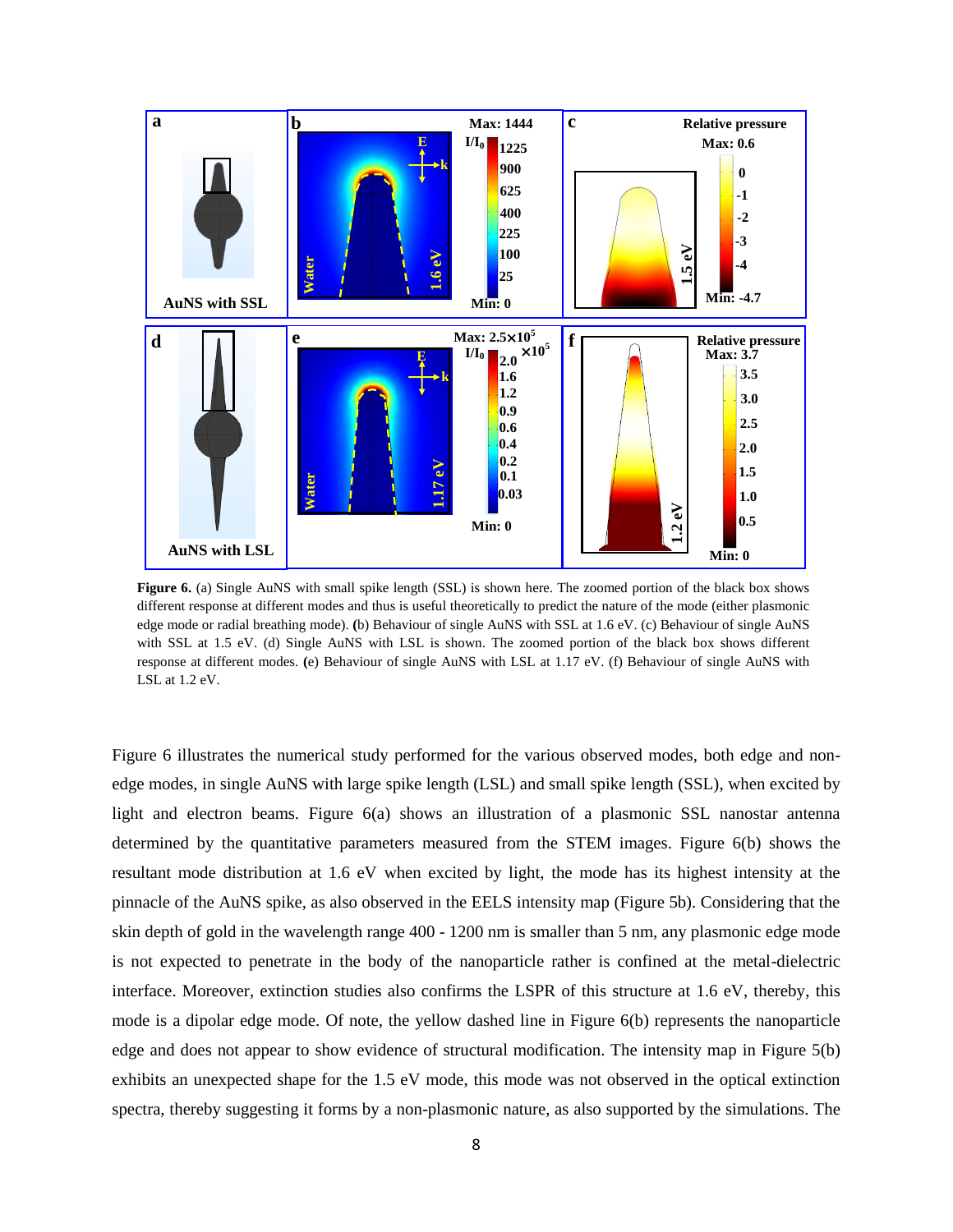hypothesis that these modes are of acoustic nature was nurtured from multiple observations; the appearance of the highest intensity position away from the metal-dielectric interface, the radially symmetric nature of the mode and the corresponding absence of this mode in the extinction spectra, both for theoretical and experimental studies. To confirm this hypothesis, the mode at 1.5 eV of the SSL AuNS was investigated numerically using a structural mechanics module of Comsol 5.4 (the parameters for the simulation are given in the numerical simulation section).<sup>[75-77]</sup> Figure 6(c) shows the 1.5 eV mode shape and distribution obtained via Comsol simulations for the SSL AuNS. The map of the relative pressure calculated via the structural mechanics module shows that the mode has the familiar, radial symmetry of a typical breathing mode.<sup>[32-34]</sup> The black contour line, Figure  $6(c)$ , represents the unperturbed morphology of the SSL AuNS, whereas the color map shows the relative pressure distribution at 1.5 eV and the modification of the structure because of the acoustic mode. Similarly, Figure 6(f) reports the simulation obtained via Comsol of the LSL AuNS for the anomalous mode at 1.2 eV, as shown also in Figure 4(b). Notably, the relative pressure is highest in the middle of the spike of the AuNS resulting in a significant contraction of the same structure. The map of the relative pressure, as calculated by structural mechanics, shows that the 1.2eV mode exhibits radial symmetry of a typical breathing mode.<sup>[32-34]</sup> Again, supporting the acoustic nature of the 1.2 eV mode of the LSL AuNS. Figure 6(e) conversely, shows the results for the analysis of the mode at 1.17 eV of LSL AuNS, as reported in Figure 3. The 1.17 eV mode has its highest intensity at the pinnacle of the AuNS spike, as observed in the EELS spectra (Figure 3c). The 1.17 eV mode is a plasmonic edge mode, since its dipolar nature has been confirmed by calculating the LSPR from the extinction spectra and the electric field mapping using the RF module of Comsol 5.4.

Continued analysis of SI data for breathing modes revealed the 1.5 eV mode is located along the spike where the diameter measured 7.4 nm (Figure 5), whereas for LSL AuNS the breathing mode at 1.2 eV is located along the spike where the diameter is 21.4 nm (Figure 4). For any specific, non-symmetric structures, theoretical calculation of acoustic mode frequency is tedious <sup>[78-79]</sup> yet Lamb,<sup>[80]</sup> introduced a very simple relationship between the acoustic breathing mode frequency and the size of the structure. According to Lamb's relationship, the acoustic breathing mode frequency varies inversely with the diameter of the spherically symmetric structures. If the spikes of the AuNS are considered to be a parallel combination of many disks  $[81]$ , - the Lamb principle is also verified here for the two breathing modes - as the mode frequencies vary inversely with the structure diameter.

The plasmonic edge and breathing modes of AuNSs can be synergistically employed to determine the size and mass of target molecules respectively by combining the reactive sensing principle for plasmonic biosensing <sup>[82-83]</sup> and a nano-cantilever mechanism. According to the numerical investigation, the field intensity enhancement was found to be approximately  $2.5 \times 10^5$  in water media for LSL AuNS at its LSPR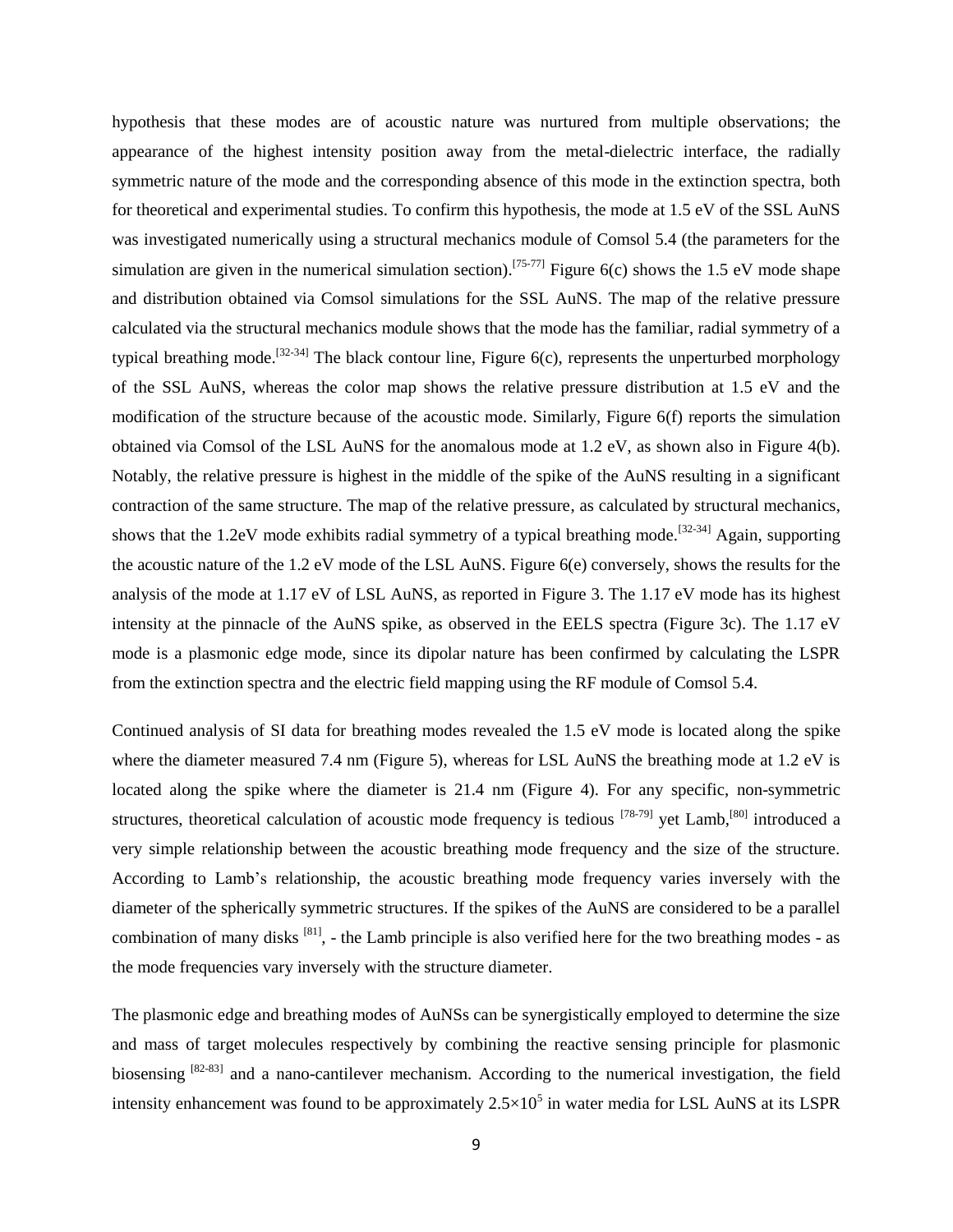(1060 nm). This indicates that the acousto-plasmonic AuNS based nanoantenna – supporting both plasmon edge and breathing modes – can be useful for two-step label free molecular detection at a pointof-care.

#### **3. CONCLUSIONS**

To summarize, we report the experimental evidence of both plasmonic edge and breathing modes in AuNSs. Here, AuNSs are synthesized via a known simple, one-step, surfactant-free, wet-chemistry method with high yield, and stability and characterized via optical and EELS. Low-loss EELS provided information about the local plasmonic modes of different regions of the nanostars and indicated the presence of optically dark breathing modes. Allowing for the plasmonic edge and breathing modes of the synthesized AuNSs to be harnessed to determine size and mass of adsorbed analyte based on both a plasmon resonance sensing mechanism and the cantilever principle, irrespective of the molecular shape. This study is also supported by the numerical investigations performed by FEM based Comsol 5.4 which confirms the presence of plasmonic edge and breathing modes in different AuNS with different spike lengths. The numerical study predicts that for AuNS nanoplasmonic antenna the field-intensity enhancement factor in the hot-spot region is around  $10<sup>5</sup>$ . This indicates that these efficient acoustoplasmonic AuNS antenna might find applications for a two-step label-free clinical diagnostics.

# **4. EXPERIMENTAL SECTION**

**Materials:** Gold (III) Chloride Trihydrate (HAuCl<sub>4</sub>, 3H<sub>2</sub>O), Silver Nitrate (AgNO<sub>3</sub>), Ascorbic Acid (AA), Hydrochloric Acid (HCl) (35-37%), Polyvinylpyrrolidone (PVP) were purchased from Sigma Aldrich and used as received without further purification. The water used here was reagent-grade, produced using a Milli-Q SP ultrapure-water purification system.

**Synthesis of the Stabilized Gold Nanostars:** At first, 10 ml of 0.25 mM chloroauric acid (HAuCl4) solution was taken with 10 μl of 1 M HCl solution in a glass vial. After that at room temperature under moderate stirring (700 rpm) 100 μl of 1 mM AgNO<sub>3</sub> solution and 50 μl of 100 mM AA solution were added simultaneously. Within few seconds the solution color was appeared to be blue. After 2 minutes from the addition of the AA and AgNO<sub>3</sub>, 5ml of 2 mM Polyvinylpyrrolidone (PVP) was added and was stirred for another 8 minutes maintaining the same stirring speed. Then the solution was kept for 3 hours at room temperature at rest. Afterwards, one centrifugal wash was done at 4000 rcf for 20 minutes to wash out the extra PVP. After centrifugation keeping the precipitate safely, the liquid containing PVP and the other chemicals washed out and the solution was redispersed in DI water. Finally, the AuNS solution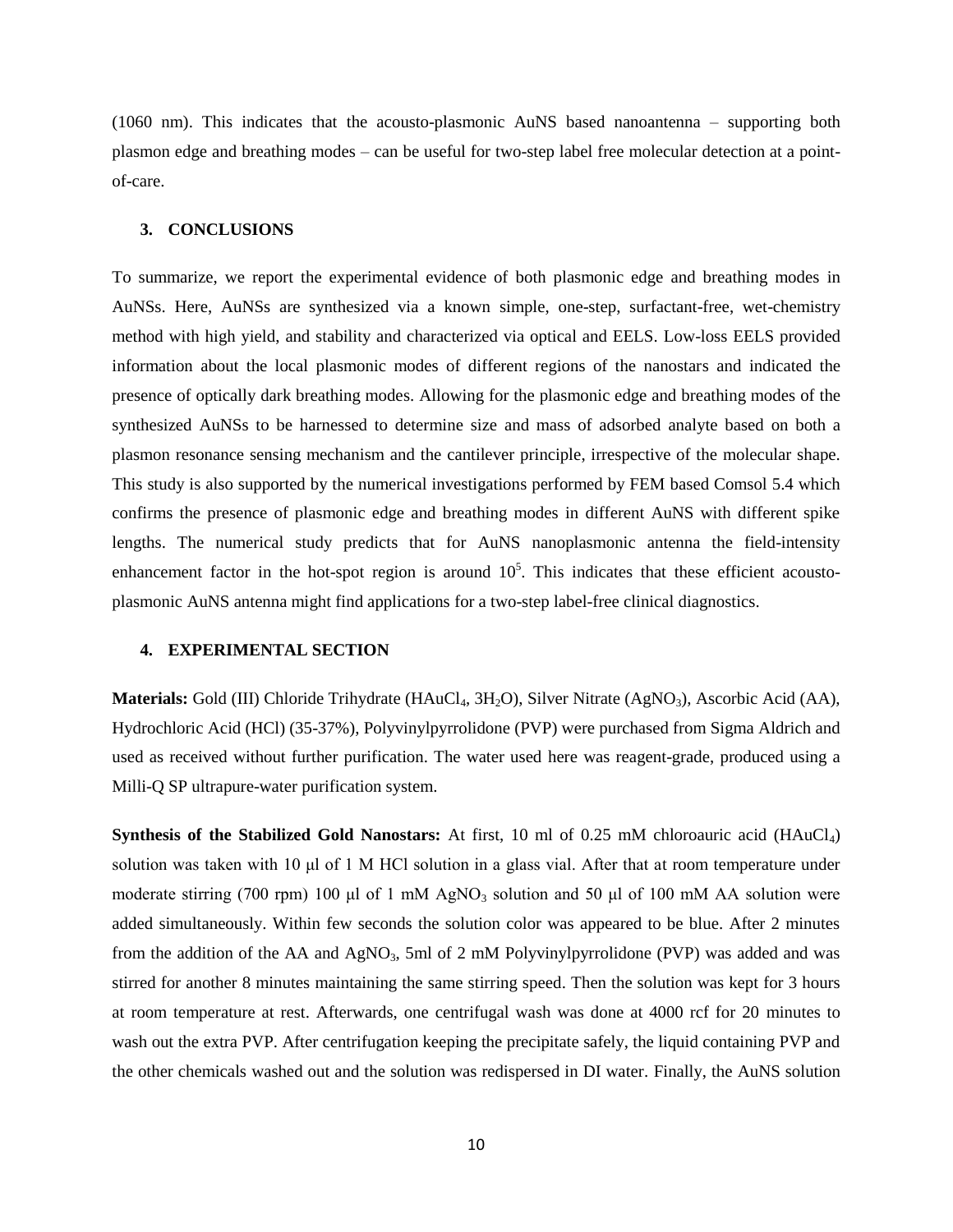was kept at room temperature for future use. The characterization details of these synthesized AuNS are given below.

**Characterization:** The synthesized nanoparticles are characterized using UV-Vis-NIR spectroscopy and scanning transmission electron microscopy:

**UV-Vis-NIR Spectra:** The UV-Vis-NIR spectra of synthesized gold nanostars solution were taken using a Perkin Elmer Lambda 900 spectrophotometer. The extinction property of the nanostars solution was measured in a wavelength range of 400 nm to 1300 nm.

**STEM, XEDS, and EELS Measurements:** To probe the size and shape of the synthesized nanoparticles STEM (monochromated, image-corrected FEI Titan<sup>3</sup> G2 STEM) was used. The electronic structure of the synthesized AuNSs was decoded with the help of low-loss EELS and XEDS helps to determine the gold weight percentage in the solution. Sample preparation has been done one day before the STEM measurements by drop casting and then drying aqueous solution of gold nanoparticles on a standardized holey carbon film supported by a TEM grid. All experiments are done at 60 kV with a high collection angle  $(\sim 25 \text{ mrad})$  to minimize the influence of Cherenkov radiation in the EELS signal.<sup>[84]</sup> The convergence angle and the probe size was approximately measured to be 13.2 mrad and 1.3 angstrom respectively. The EELS energy resolution which is equivalent to the full width at half-maximum of the zero-loss peak was approximately 150 meV. To resolve the EELS signals spatially along and across each nano-object spectrum imaging was used. All the EELS data were treated using the Gatan Digital Micrograph software package. No proof of irradiation impairment has been observed in the sample during EEL spectra acquisition. The zero-loss peak for each spectrum was removed using the standard reflected tail method which reflects the tail on the energy-gain side of the spectrum onto the energy-loss side, typically with a pre-defined scaling factor, and subtracts it.<sup>[85-88]</sup>

**Numerical Simulation:** FEM Simulations are used here to find a correlation between the experimental data and the predicted properties of extinction (Optical Module) and acoustic modes (Structural Mechanics Module) of AuNS. During simulation, data regarding different size and shape of AuNSs spikes and their cores are taken from the STEM studies. The study is carried out to map the electric field for plasmonic modes and structural modification of the nanoantenna for phononic modes. The relative pressure due to the excitation of the breathing modes of AuNS has been calculated using the structural mechanics module of COMSOL  $5.4^{[75-77]}$  where the mode frequency has been taken from the experimental EELS information. Radio Frequency (RF) module of Comsol 5.4 is used to investigate the plasmonic modes. Numerical study has also been done for hybrid AuNS antenna for different size of the nanosphere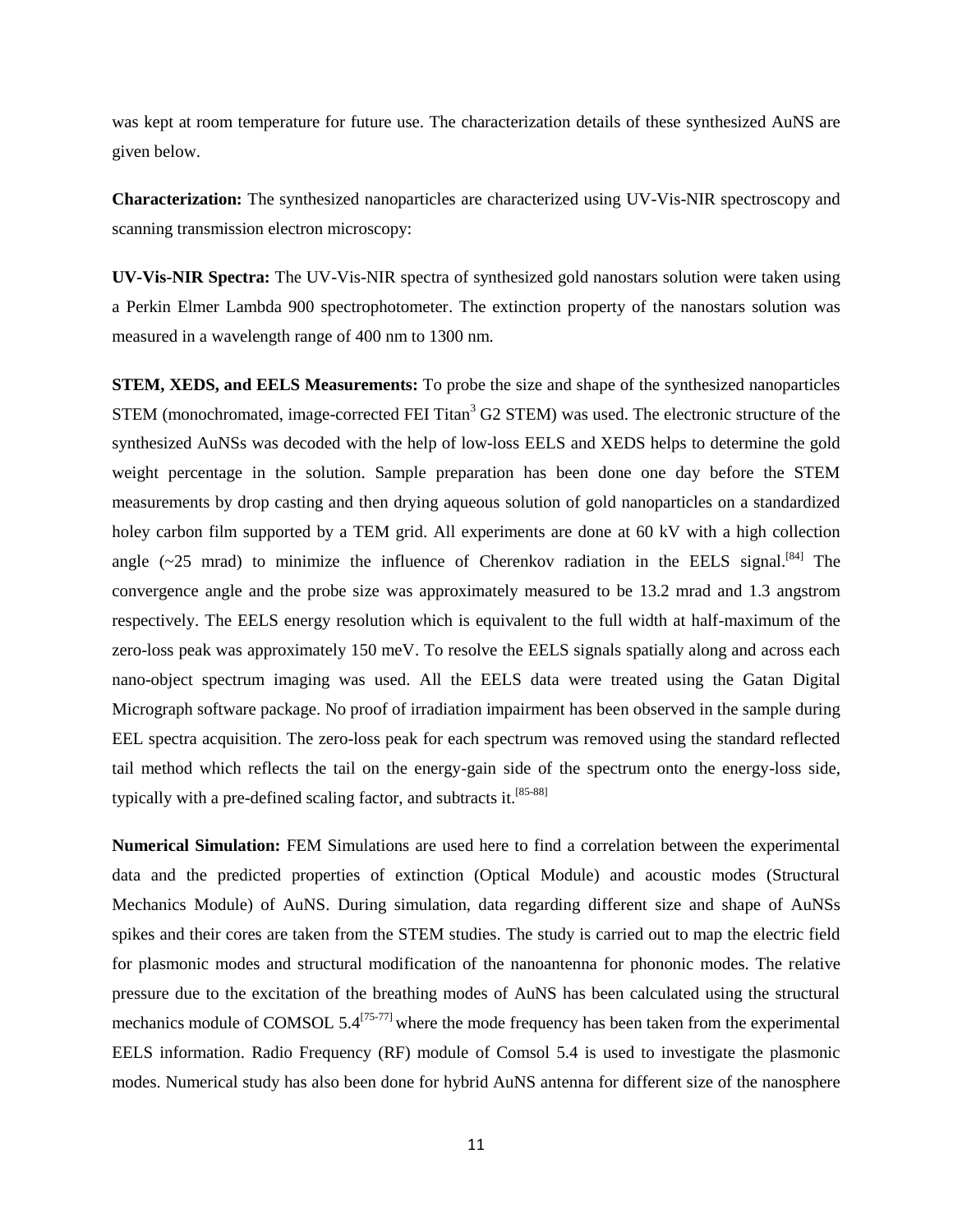and gap between each nanoantenna of that heterodimer. Scattering, absorption and extinction crosssection of the AuNS plasmonic antenna are also calculated here. For the optical simulations the definitions in the Comsol material library are used for all the optical and physical properties of the surrounding media. Simulations considering both the air ( $\varepsilon = 1.0$ ) and the water ( $\varepsilon = 1.77$ ) as the homogeneous surrounding media have been done here. During this numerical investigation, the wavelength dependent permittivity of gold is taken from the Johnson and Christy measurements [89] and plane waves are used as the excitation source. Electric field polarization of the incident light is chosen always along the semi major axis of the AuNS spike during extinction and electric field mapping. For the simulation of acoustic modes performed in air the material mechanical properties of Au are defined according to the bulk values. Physics controlled free tetrahedral mesh with extremely fine size for the AuNS and normal size for surrounding media have been chosen for all analysis. For the simulation of acoustic modes, performed in air, the material mechanical properties of Au are defined according to the bulk values (Young's modulus = 79 GPa, Poisson's ratio = 0.4, and density = 19300 kg/m<sup>3</sup>). The longitudinal speed of the sound in the gold is taken as 3240 m/s.

## **ASSOCIATED CONTENT**

### **Supporting Information**

Additional informations including XEDS results of synthesized nanoparticles along with the FEM simulation results are available in the supporting information.

# **AUTHOR INFORMATION**

### **Corresponding Author**

\*E-mail: [Gxs284@case.edu.](mailto:Gxs284@case.edu)

### **Notes**

The authors declare no competing financial interest.

### **ACKNOWLEDGEMENTS**

We acknowledge support from the Ohio Third Frontier Project 'Research Cluster on Surfaces in Advanced Materials (RC-SAM) at Case Western Reserve University.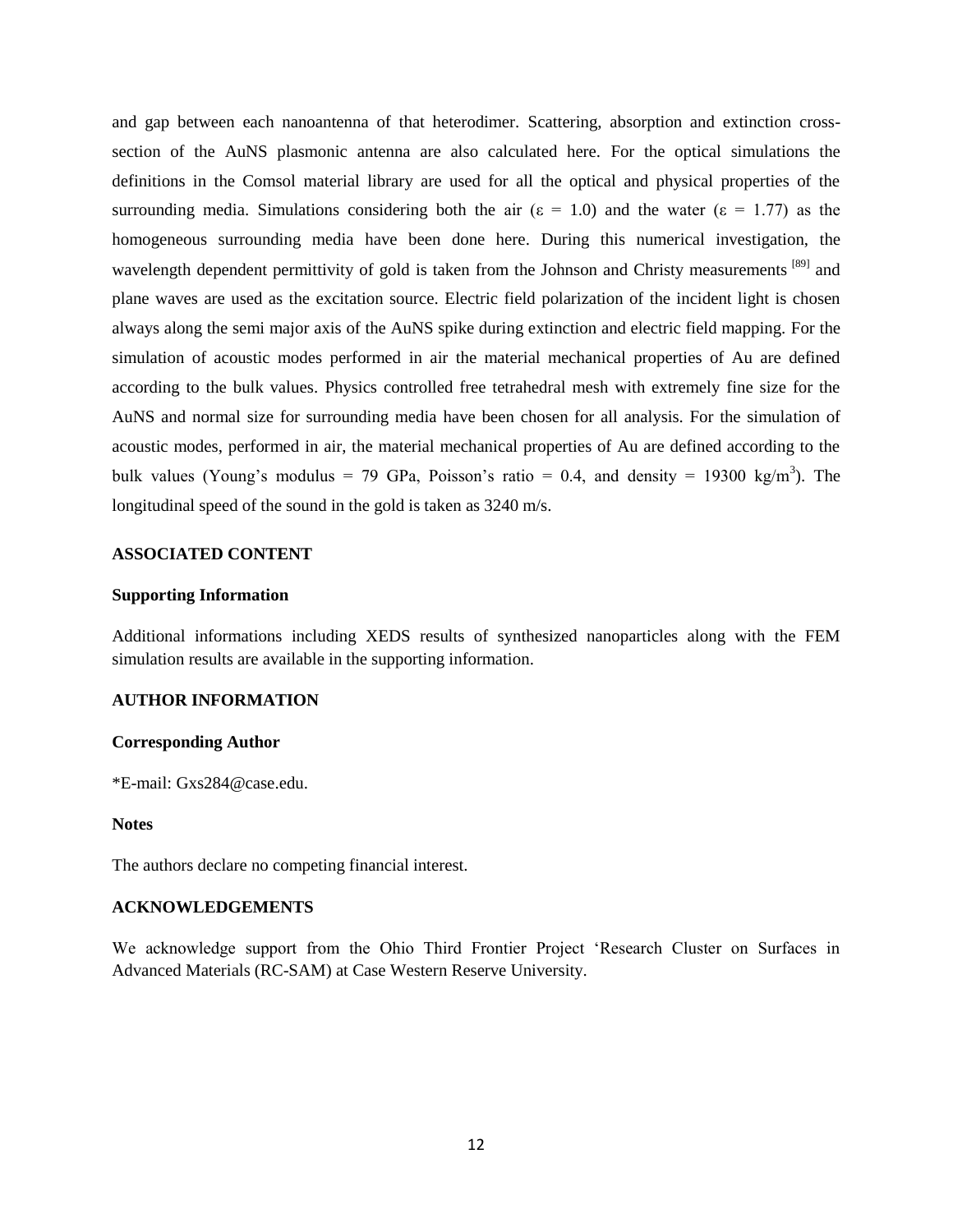#### **REFERENCES**

- [1] N. Rezaei, *Cancer Immunology*; Springer: New York, 2014.
- [2] P. N. Prasad, *Introduction to Biophotonics*; John Wiley & Sons: New Jersey, 2003.
- [3] J. A. Schuller, E. S. Barnard, W. S. Cai, Y. C. Jun, J. S. White, and M. L. Brongersma, *Nat. Mater.* 2010, **9***,* 193- 204.
- [4] W. B. Hou, and S. B. Cronin, *Adv. Funct. Mater.* 2013, **23***,* 1612-1619.
- [5] P. Reineck, G. P. Lee, D. Brick, M. Karg, P. Mulvaney, and U. Bach, *Adv. Mater.* 2012, **24***,* 4750-4755.
- [6] H. C. Chen, S. W. Chou, W. H. Tseng, I. W. P. Chen, C. C. Liu, C. Liu, C. L. Liu, C. H. Chen, C. I. Wu, and P. T. Chou, *Adv. Funct. Mater.* 2012, **22***,* 3975-3984.
- [7] S. S. Kelkar, and T. M. Reineke, *Bioconjugate Chem.* 2011**, 22***,* 1879-1903.
- [8] K. A. Willets, and R. P. Van Duyne, *Annu. Rev. Phys. Chem.* 2007, **58,** 267-297.
- [9] K. V. Sreekanth, Y. Alapan, M. ElKabbash, E. Ilker, M. Hinczewski, U. A. Gurkan, A. De Luca, and G. Strangi, *Nat. Mater.* 2016, **15,** 621-627.
- [10] K. V. Sreekanth, Y. Alapan, M. ElKabbash, A. M. Wen, E. Ilker, M. Hinczewski, U. A. Gurkan, N. F. Steinmetz, G. Strangi, *Adv. opt. mater.* 2016, **4**, 1767-1772.
- [11] J. S. Sekhon, H. K. Malik, and S. S. Verma, *RSC Adv.* 2013, **3,** 15427-15434.
- [12] B. Sharma, R. R. Frontiera, A. I. Henry, E. Ringe, and R. P. Van Duyne, *Mater. Today* 2012, **15,** 16-25.
- [13] S. M. Nie, and S. R. Emery, *Science* 1997, **275,** 1102-1106.
- [14] W. L. Barnes, A. Dereux, and T. W. Ebbesen, *Nature* 2003, **424,** 824-830.
- [15] E. Ozbay, *Science* 2006, **311,** 189-193.
- [16] K. L. Kelly, E. Coronado, L. L. Zhao, and G. C. Schatz, *J. Phys. Chem. B* 2003, **107,** 668-677.
- [17] J. A. Scholl, A. L. Koh, and J. A. Dionne, *Nature* 2012, **483,** 421-428.
- [18] J. Nelayah, M. Kociak, O. Stephan, F. J. Garcia de Abajo, M. Tence, L. Henrard, D. Taverna, I. Pastoriza-Santos, L. M. Liz-Marzan, and C. Colliex, *Nat. Phys.* 2007, **3,** 348-353.
- [19] M. Rycenga, X. Xia, C. H. Moran, F. Zhou, D. Qin, Z. Y. Li, and Y. Xia, *Angew. Chem. Int. Ed.* 2011, **50,** 5473-5477.
- [20] Y. G. Sun, and Y. N. Xia, *Science* 2002, **298,** 2176-2179.
- [21] H. J. Chen, L. Shao, Q. Li, and J. F. Wang, *Chem. Soc. Rev.* 2013, **42,** 2679-2724.
- [22] S. J. Lee, and M. Moskovits, *J. Am. Chem. Soc.* 2012, **134,** 11384-11387.
- [23] L. Rodríguez-Lorenzo, R. A. Alvarez-Puebla, I. Pastoriza-Santos, S. Mazzucco, O. Stéphan, M. Kociak, L. M. Liz-Marz n, and F. J. García de Abajo, *J. Am. Chem. Soc.* 2009, **131,** 4616-4618.
- 
- [24] H. G. Liao, Y. X. Jiang, Z. Y. Zhou, S. P. Chen, and S. G. Sun, *Angew. Chem., Int. Ed.* 2008, **47,** 9100-9103.
- [25] H. L. Wu, C. H. Chen, and M. H. Huang, *Chem. Mater.* 2008, **21,** 110-114.
- [26] X. L. Liu, J. H. Wang, S. Liang, D. J. Yang, F. Nan, S. J. Ding, L. Zhou, Z. H. Hao, and Q. Q. Wang, *J. Phys. Chem. C* 2014, **118,** 9659-9664.
- [27] J. Zhang, Y. Gao, R. A. Alvarez-Puebla, J. M. Buriak, and H. Fenniri, *Adv. Mater.* 2006, **18,** 3233-3237.
- [28] C. R. Li, N. P. Lu, J. Mei, W. J. Dong, Y. Y. Zheng, L. Gao, K. Tsukamoto, and Z. X. Cao, *J. Cryst. Growth* 2011, **314,** 324-330.
- [29] V. Giannini, R. Rodríguez-Oliveros, and J. A. Sánchez-Gil, *Plasmonics* 2010, **5,** 99-104.
- [30] R. Alvarez-Puebla, L. M. Liz-Marzan, and F. J. García de Abajo, *J. Phys. Chem. Lett.* 2010, **1,** 2428-2434.
- [31] P. G. Etchegoin, and E. C. Le Ru, *Surface Enhanced Raman Spectroscopy: Analytical, Biophysical and Life Science Applications. Chapter I – "Basic Electromagnetic Theory of SERS";* WILEY-VCH Verlag GmbH & Co. KGaA: Weinheim, 2010.
- [32] F. P. Schmidt, H. Ditlbacher, U. Hohenester, A. Hohenau, F. Hofer, and J. R. Krenn, *Nano Lett.* 2012, 12, 5780.
- [33] A. Chakrabarty, F. Wang, F. Minkowski, K. Sun, and Q. H. Wei, *Opt. Express* 2012, **20,** 11615.
- [34] F. P. Schmidt, H. Ditlbacher, U. Hohenester, A. Hohenau, F. Hofer, and J. R. Krenn, *Nat. Commun.* 2014, **5,** 3604.
- [35] F. P. Schmidt, A. Losquin, F. Hofer, A. Hohenau, J. R. Krenn, and M. Kociak, *ACS Photonics* 2018, **5,** 861.
- [36] M. Zhao, M. Bosman, M. Danesh, M. Zeng, P. Song, Y. Darma, A. Rusydi, H. Lin, C. W. Qiu, and K. P. Loh, *Nano Lett.* 2015, **15,** 8331.
- [37] M. K. Krug, M. Reisecker, A. Hohenau, H. Ditlbacher, A. Trugler, U. Hohenester, and J. R. Krenn, *Appl. Phys. Lett.* 2014, **105,** 1711031-1711033.
- [38] J. E. Sader, G. V. Hartland, and P. Mulvaney, *J. Phys. Chem. B* 2002, **106,** 1399.
- [39] J. H. Hodak, A. Henglein, and G. V. Hartland, *J. Phys. Chem. B* 2000, **104,** 5053.
- [40] A. Campos, A. Arbouet, J. Martin, D. Gérard, J. Proust, J. Plain, and M. Kociak, *ACS Photonics* 2017, 4, 1257.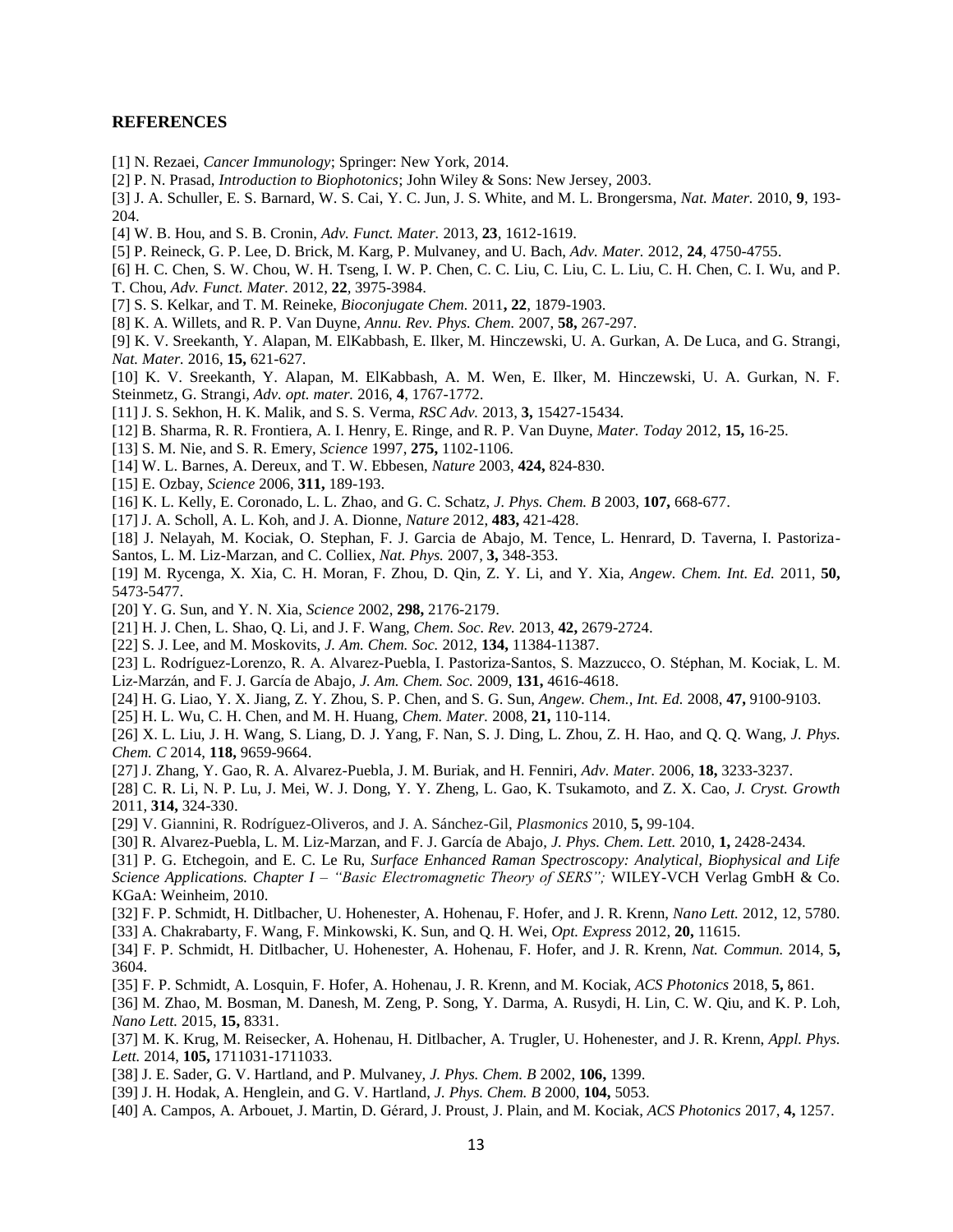- [41] N. Large, L. Saviot, J. Margueritat, J. Gonzalo, C. N. Afonso, A. Arbouet, P. Langot, A. Mlayah, and J. Aizpurua, *Nano Lett.* 2009, **9,** 3732.
- [42] K. Yu, T. A. Major, D. Chakraborty, M. S. Devadas, J. E. Sader, and G. V. Hartland, *Nano Lett.* 2015, **15,** 3964.
- [43] S. Tripathy, R. Marty, V. K. Lin, S. L. Teo, E. Ye, A. Arbouet, L. Saviot, C. Girard, M. Y. Han, and A. Mlayah, *Nano Lett.* 2011, **11,** 431.
- [44] C. Cherqui, N. W. Bigelow, A. Vaschillo, H. Goldwyn, and D. J. Masiello, *ACS Photonics* 2014, **1,** 1013.
- [45] W. Wang, and Z. Song, *Physica B* 2017, **530,** 142.
- [46] S. A. Maier, and H. A. Atwater, *J. Appl. Phys.* 2005, **98,** 0111011.
- [47] H. Wang, D. W. Brandl, F. Le, P. Nordlander, and N. J. Halas, *Nano Lett.* 2006, **6,** 827-832.
- [48] J. W. Liaw, M. K. Kuo, and C. N. Liao, *J. Electromagn. Waves and Appl.* 2005, **19,** 1787-1794.
- [49] M. B. Mohamed, V. Volkov, S. Link, and M. A. El-Sayed, *Chem. Phys. Lett.* 2000, **317,** 517-523.
- [50] C. F. Bohren, and D. R. Huffman, *Adsorption and Scattering of Light by Small Particles;* Wiley-VCH: New York, 1983.
- [51] J. D. Jackson, *Classical Electrodynamics;* Wiley: New York, 1999.
- [52] L. N. Colleen, H. Liao, and J. H. Hafner, *Nano Lett.* 2006, **6,** 683-688.
- [53] P. S. Kumar, I. Pastoriza-Santos, B. Rodriguez-Gonzalez, F. J. García de Abajo, F. Javier, and L. M. Liz-Marzan, *Nanotechnology* 2008, **19,** 0156061-0156066.
- [54] Q. Chen, T. Kaneko, and R. Hatakeyama, *Condensed Mater.* 2014, **1585,** 1401-1417.
- [55] W. Moukarzel, J. Fitremann, and J. D. Marty, *Nanoscale* 2011, **3,** 3285-3290.
- [56] H. Yuan, C. G. Khoury, H. Hwang, C. M. Wilson, G. A. Grant, and T. Vo-Dinh, *Nanotechnology* 2012, **23,** 075102-075117.
- [57] A. Kedia, and P. S. Kumar, *J. Mater. Chem. C* 2013, **1,** 4540-4549.
- [58] S. Chatterjee, A. B. Ringane, A. Arya, G. M. Das, V. R. Dantham, R. Laha, and S. Hussain, *J. Nanopar. Res.* 2016, **18,** 242-249.
- [59] S. Chatterjee, L. Ricciardi, J. I. Deitz, R. E. A. Williams, D. W. McComb, and G. Strangi, *Micromachines* 2018, **9,** 664.
- [60] M. W. Chu, V. Myroshnychenko, C. H. Chen, J. P. Deng, C. Y. Mou, and F. J. Garc a de Abajo, *Nano Lett.* 2009, **9,** 399-404.
- [61] J. Nelayah, M. Kociak, O. Stephan, F. J. García de Abajo, M. Tence, L. Henrard, D. Taverna, I. Pastoriza-Santos, L. M. Liz-Marzan, and C. Colliex, *Nat. Phys.* 2007, **3,** 348-353.
- [62] H. Wang, Y. Wu, B. Lassiter, C. L. Nehl, J. H. Hafner, P. Nordlander, and N. J. Halas, *Proc. Natl. Acad. Sci. U. S. A.* 2006, **103,** 10856-10860.
- [63] A. L. Koh, K. Bao, I. Khan, W. E. Smith, G. Kothleitner, P. Nordlander, S. A. Maier, and D. W. McComb, *ACS Nano* 2009, **3,** 3015-3022.
- [64] J. Morla-Folch, L. Guerrini, N. Pazos-Perez, R. Arenal, and R. A. Alvarez-Puebla, *ACS Photonics* 2014, **1,** 1237-1244.
- [65] Y. Wu, G. Li, C. Cherqui, N. W. Bigelow, N. Thakkar, D. J. Masiello, J. P. Camden, and P. D. Rack, *ACS Photonics* 2016, **3,** 130-138.
- [66] S. Mazzucco, O. St ephan, C. Colliex, I. Pastoriza-Santos, L. M. Liz-Marzan, F. J. García de Abajo, and M. Kociak, *Eur. Phys. J. Appl. Phys.* 2011, **54,** 335121-335129.
- [67] F. J. Garc a de Abajo, and M. Kociak, *Phys. Rev. Lett.* 2008, **100,** 1068041-1068044.
- [68] V. Myroshnychenko, J. Nelayah, G. Adamo, N. Geuquet, J. Rodriguez-Fernandez, I. Pastoriza-Santos, K. F. MacDonald, L. Henrard, L. M. Liz-Marzan, N. I. Zheludev, M. Kociak, and F. J. García de Abajo, *Nano Lett.* 2012, **12,** 4172-4180.
- [69] A. Losquin, L. F. Zagonel, V. Myroshnychenko, B. Rodriguez-Gonzalez, M. Tence, L. Scarabelli, J. Fo rstner, L. M. Liz-Marzan, F. J. García de Abajo, O. Stephan, and M. Kociak, *Nano Lett.* 2015, **15,** 1229-1237.
- [70] J. A. Scholl, A. L. Koh, and J. A. Dionne, *Nature* 2012, **483,** 421-427.
- [71] V[. Myroshnychenko,](http://pubs.rsc.org/en/results?searchtext=Author%3AViktor%20Myroshnychenko) J. [Rodríguez-Fernández,](http://pubs.rsc.org/en/results?searchtext=Author%3AJessica%20Rodr%C3%ADguez-Fern%C3%A1ndez) I. [Pastoriza-Santos,](http://pubs.rsc.org/en/results?searchtext=Author%3AIsabel%20Pastoriza-Santos) A. M. [Funston,](http://pubs.rsc.org/en/results?searchtext=Author%3AAlison%20M.%20Funston) C. [Novo,](http://pubs.rsc.org/en/results?searchtext=Author%3ACarolina%20Novo) P. [Mulvaney,](http://pubs.rsc.org/en/results?searchtext=Author%3APaul%20Mulvaney) L. M. [Liz-Marzán,](http://pubs.rsc.org/en/results?searchtext=Author%3ALuis%20M.%20Liz-Marz%C3%A1n) and F. J. García d[e Abajo,](http://pubs.rsc.org/en/results?searchtext=Author%3AF.%20Javier%20Garc%C3%ADa%20de%20Abajo) *Chem. Soc. Rev.* 2008, 37, 1792-1805.
- [72] S. M. Novikov, A. Sánchez-Iglesias, M. K. Schmidt, A. Chuvilin, J. Aizpurua, M. Grzelczak, and L. M. Liz-Marzán, *Part. Part. Syst. Charact.* 2014, **31,** 77-80.
- [73] A. L. [Koh,](http://pubs.acs.org/author/Koh%2C+Ai+Leen) A. I. [Fernández-Domínguez,](http://pubs.acs.org/author/Fern%C3%A1ndez-Dom%C3%ADnguez%2C+Antonio+I) D. W. [McComb,](http://pubs.acs.org/author/McComb%2C+David+W) S. A. [Maier,](http://pubs.acs.org/author/Maier%2C+Stefan+A) and J. K. W. [Yang,](http://pubs.acs.org/author/Yang%2C+Joel+K+W) *Nano Lett.* 2011, **11,** 1323-1330.
- [74] F. V. Cube, J. Niegemann, S. Irsen, D. C. Bell, and S. Linden, *Phys. Rev. B* 2014, **89,** 1154341-1154345.
- [75] Comsol Multiphysics structural mechanics—user's guide. Comsol 2012, version: 4.3.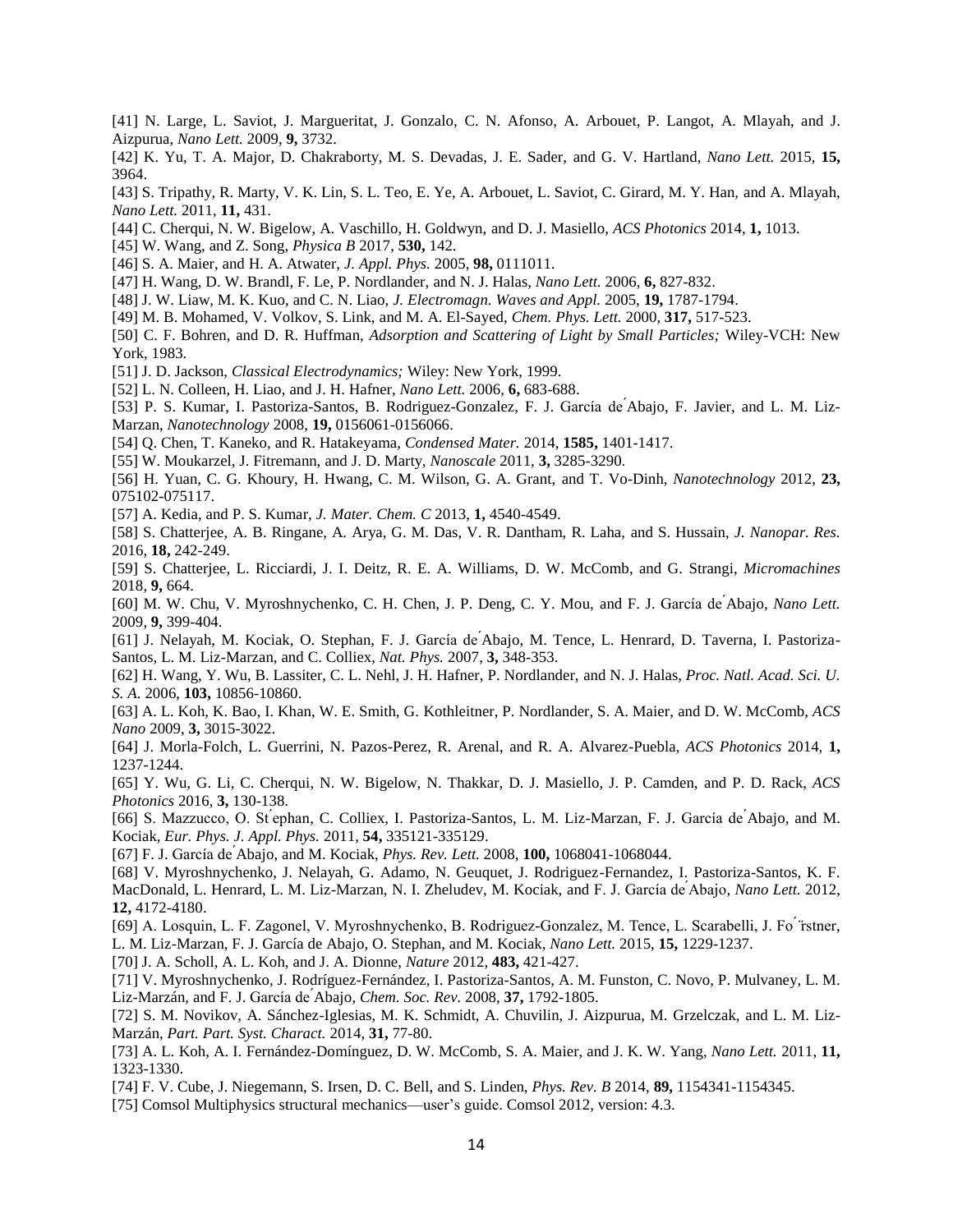- [76] T. Schumacher, M. Brandstetter, D. Wolf, K. Kratzer, M. Hentschel, H. Giessen, and M. Lippitz *Appl. Phys. B* 2016, **122,** 1-11.
- [77] L. Wang, T. Sagaguchi, T. Okuhata, M. Tsuboi, and N. Tamai, *ACS Nano* 2017, **11,** 1180-1188.
- [78] W. M. Visscher, A. Migliori, T. M. Bell, and R. A. Reinert, *J. Acoust. Soc. Am.* 1991, **90,** 2154.
- [79] L. Saviot, and D. B. Murray, *Phys. Rev. B* 2009, **79,** 214101-214111.
- [80] H. Lamb, *Proc. London Math. Soc.* 1882, **13,** 189.
- [81] N. Large, L. Saviot, J. Margueritat, J. Gonzalo, C. N. Afonso, A. Arbouet, P. Langot, A. Mlayah, and J. Aizpurua, *Nano Lett.* 2009, **9,** 3732-3738.
- [82] V. R. Dantham, S. Holler, C. Barbre, D. Keng, V. Kolchenko, and S. Arnold, *Nano Lett.* 2013, **13,** 3347-3351.
- [83] I[. Ament,](http://pubs.acs.org/author/Ament%2C+Irene) J[. Prasad,](http://pubs.acs.org/author/Prasad%2C+Janak) A[. Henkel,](http://pubs.acs.org/author/Henkel%2C+Andreas) S. [Schmachtel,](http://pubs.acs.org/author/Schmachtel%2C+Sebastian) and C. [Sönnichsen,](http://pubs.acs.org/author/S%C3%B6nnichsen%2C+Carsten) *Nano Lett.* 2012, **12,** 1092-1095.
- [84] M. Stoger-Pollach, *Micron* 2008, **39,** 1092-1110.
- [85] J. I. Deitz, S. Karki, S. X. Marsillac, T. J. Grassman, and D. W. McComb, *J. Appl. Phys.* 2018, **123,** 1157031- 1157036.
- [86] M. Contreras, J. Tuttle, D. Du, Y. Qi, A. Swartzlander, A. Tennant, and R. Noufi, *Appl. Phys. Lett.* 1993, **63,** 1824-1826.
- [87] D. B. Williams, and C. B. Carter, *Transmission Electron Microscopy: A Textbook for Materials Science;* Springer: New York, 2009.
- [88 Digital Micrograph EELS Analysis User's Guide EELS Analysis User Guide, Pleasanton, CA, 2003.
- [89] P. B. Johnson, and R. W. Christy, *Phys. Rev. B* 1972, **6,** 4370-4379.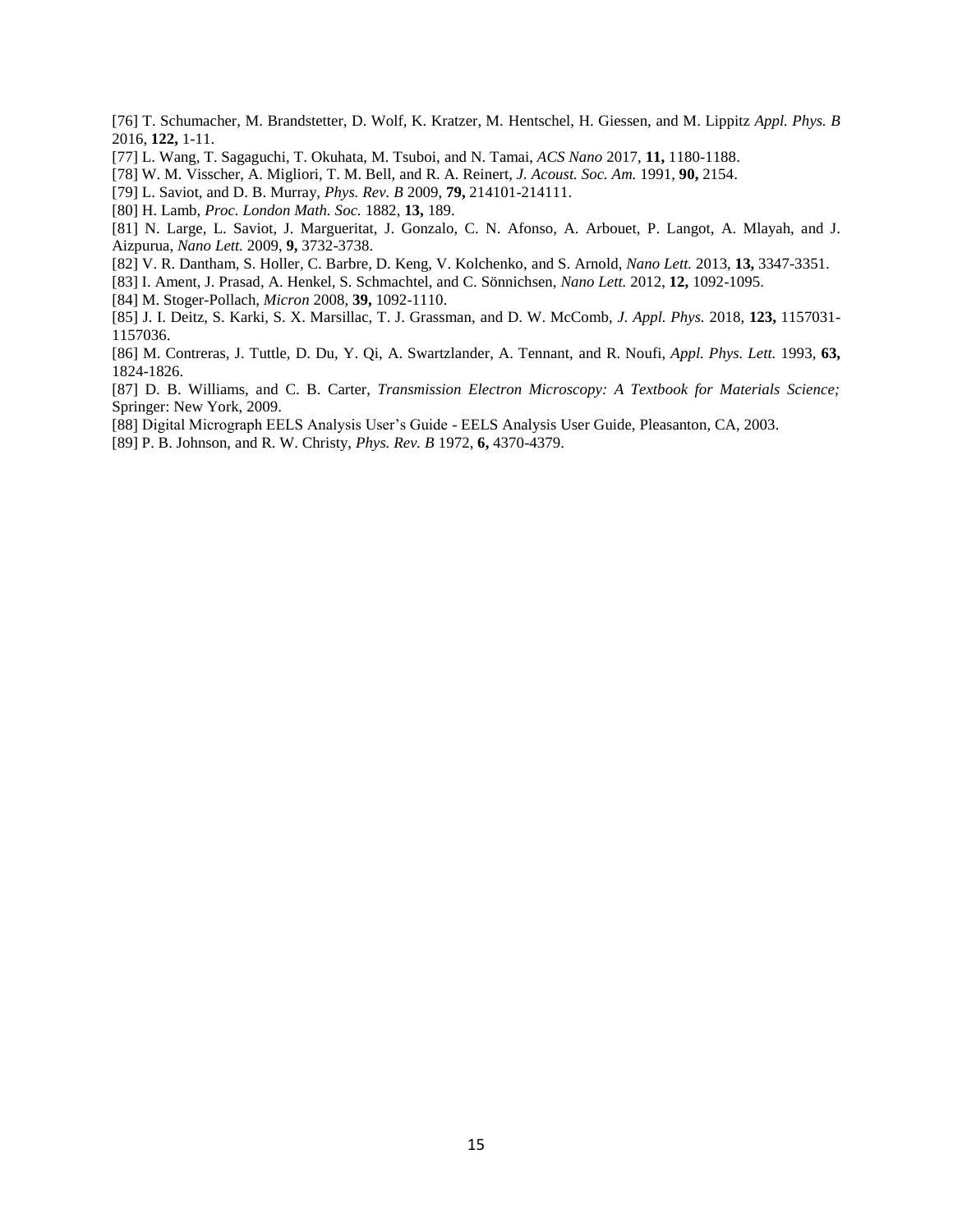# **Supporting Information**

# **Manipulating Acoustic and Plasmonic Modes in Gold Nanostars**

*Sharmistha Chatterjee1, 2, 3 , Loredana Ricciardi2, 3 , Julia I. Deitz4, 5 , Robert E.A. Williams<sup>4</sup> , David W. McComb4, 5 , Giuseppe Strangi\* 1, 2, 3 .*

<sup>1</sup>Department of Physics, Case Western Reserve University, 10600 Euclid Avenue, Cleveland, Ohio 44106, USA.

<sup>2</sup>CNR-NANOTEC Istituto di Nanotecnologia and Department of Physics, University of Calabria, 87036-Rende, Italy.

3 Fondazione con Il Cuore, via Roma 170, 88811 Ciro' Marina, Italy.

<sup>4</sup>Center for Electron Microscopy and Analysis, The Ohio State University, Columbus, Ohio 43212, USA.

<sup>5</sup>Department of Material Science and Engineering, The Ohio State University, Columbus, Ohio 43210, USA.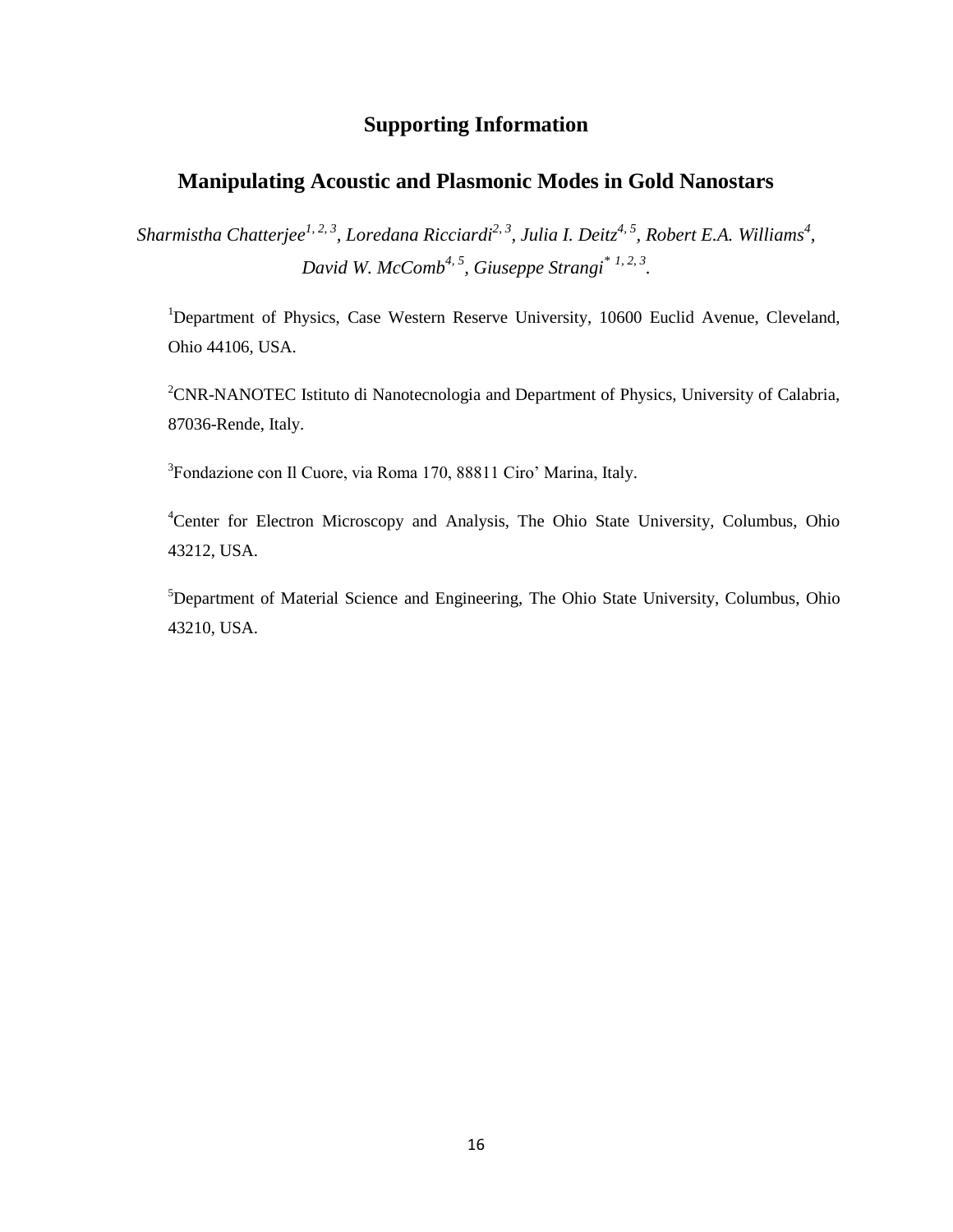#### **1. X-ray Energy Dispersive Spectroscopy (XEDS) of synthesized AuNS:**

X-ray energy dispersive spectroscopy (XEDS) of the synthesized AuNS is shown below. In the spectrum the most intense peak corresponds to carbon due to the carbon substrate used. This spectrum confirms the presence of Au in the synthesized nanostars.



Figure S1. X-ray energy dispersive spectroscopy (XEDS) of the synthesized stable AuNS is shown here. The most intense peak in the XEDS spectrum corresponds to carbon due to the carbon support film. The peak observed at 2.12keV, corresponding to Au, is confirming the presence of Au in the synthesized nanoparticle (from reference [4]).

.

# **2. Numerical Investigation on the Extinction Cross Section of Au Nanosphere of 60 nm size:**

Theoretical extinction cross-section of a 60 nm Au nanosphere is shown here. Radio frequency (RF) module of FEM based comsol 5.4 is used for this calculation which shows that the localized surface plasmon resonance (LSPR) is at 550 nm. According to electron energy loss spectroscopy (EELS) investigation, the mode predominating in the nanostars core was at 2.2 eV ( $\sim$ 564 nm). According to TEM study the average core size of synthesized AuNS is 60 nm. So the theoretical evaluation of LSPR at 550 nm of this Au nanosphere is indicating that indeed 2.2 eV mode is the nanostar core mode without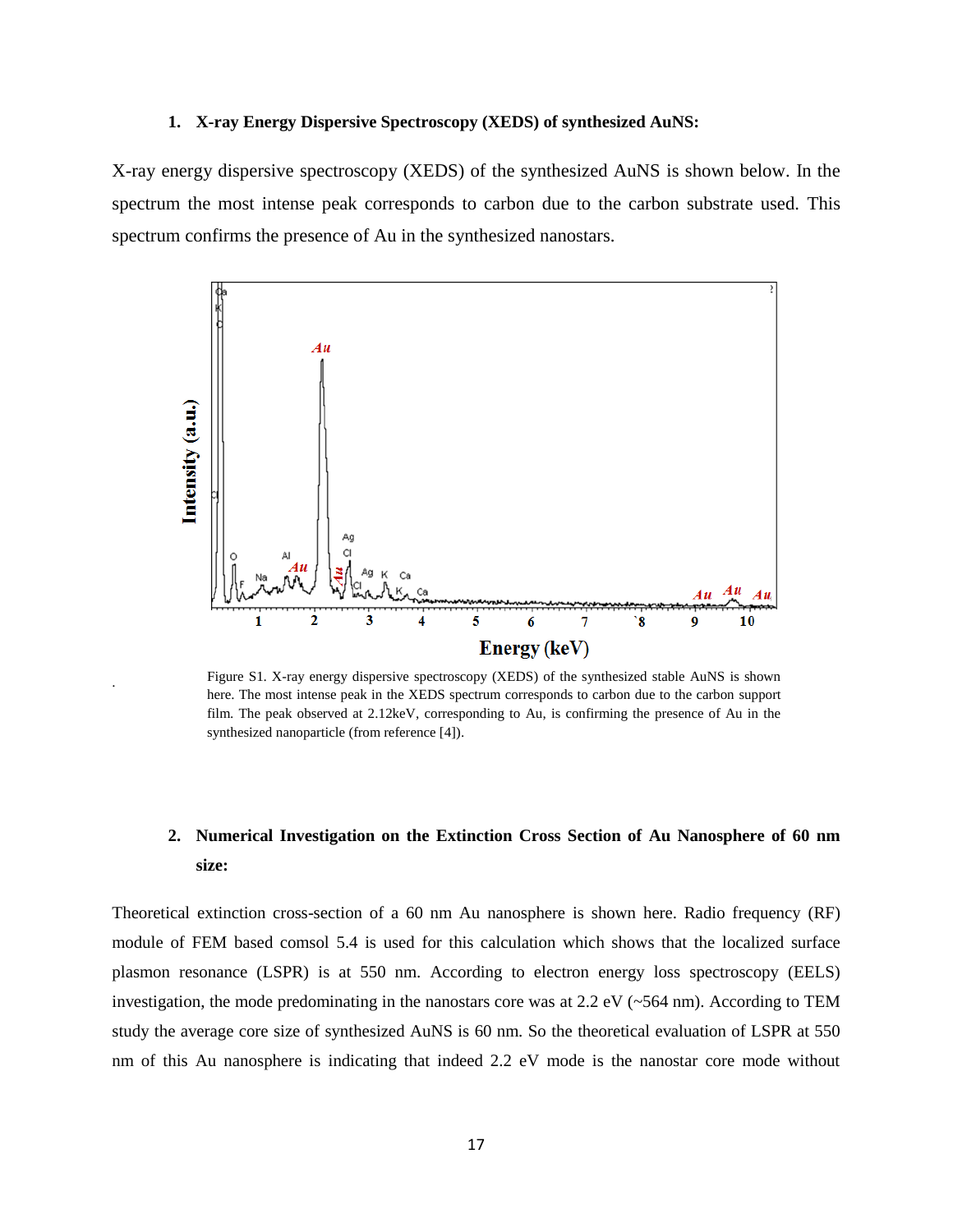significant contribution from the other parts of AuNS. For this study the wavelength dependent permittivity of gold is taken from the Johnson and Christy measurements.<sup>[1]</sup>



Figure S2. Extinction cross-section of 60 nm Au nanosphere is shown. The theoretical LSPR is seen to occur here at 550 nm.

# **3. Numerical Investigation on the Extinction Property of Single AuNS with LSL:**

A theoretical extinction spectrum of AuNS of 60 nm core and 88 nm spike (LSL) is shown here. RF module of Comsol 5.4 is used for this analysis. LSPR of AuNS in water media is found to be at 1060 nm (1.17 eV). Thus, the 1.17 eV mode seen in the EELS study, in AuNS tip area is a dipolar edge mode. Here the incident light wave has polarization along the semi-major axis of the 88 nm spikes of the AuNS. For this study the wavelength dependent permittivity of gold is taken from the Johnson and Christy measurements.[1]